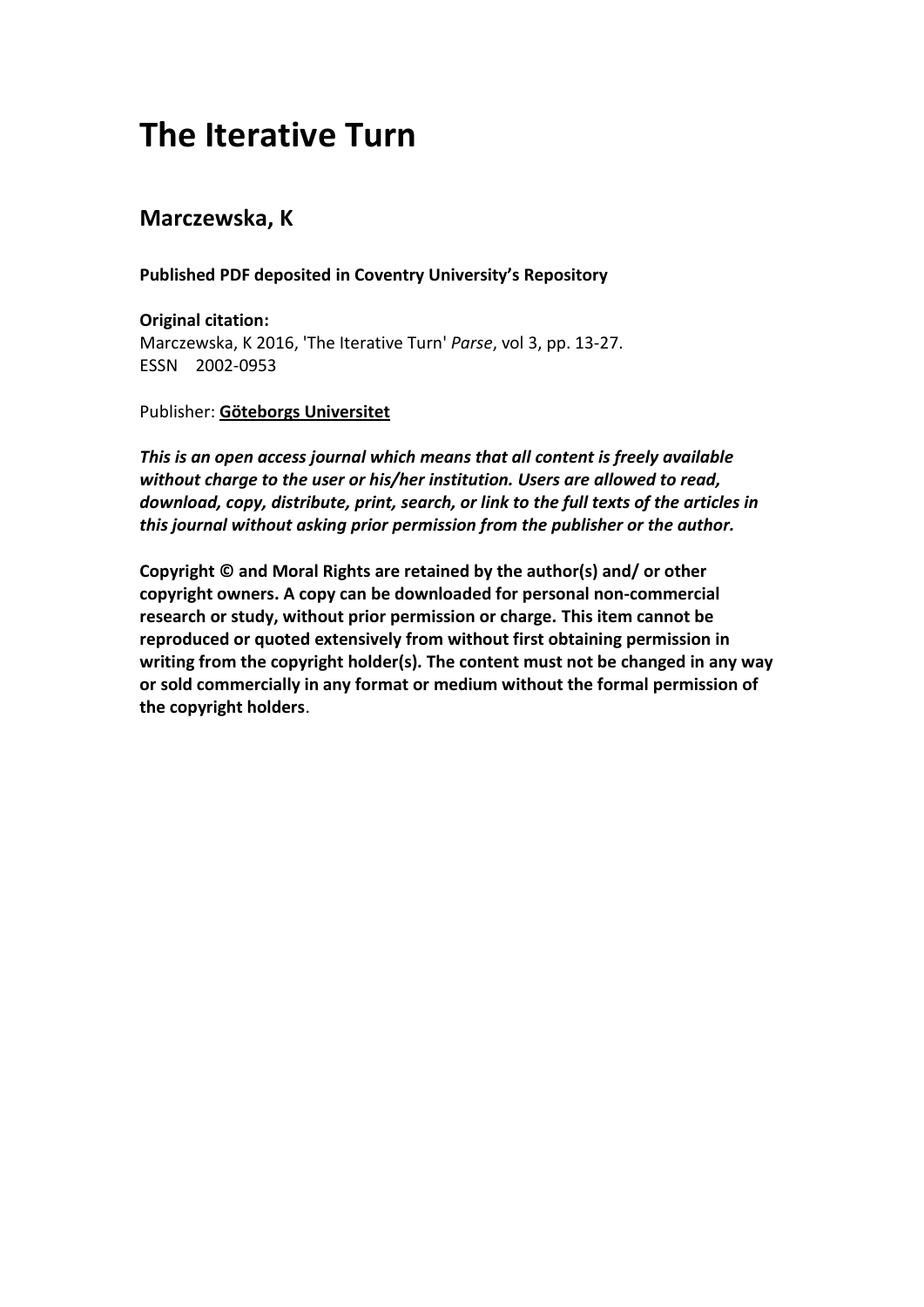

# **The Iterative Turn**

This paper investigates the implications of what I see as the increasingly prominent propensity to copy as a creative practice in contemporary culture. While debates about plagiarism, copyright infringement, and the state of copyright inform my argument, the focus here is on broader issues. My discussion is formulated as an attempt at defning a cultural condition that triggers novel attitudes to creativity in order to explore the possibilities of re-conceptualisation of copying as a creative category. By doing so, this project strives to interrogate the restrictions and inadequacies of the dominant categories of originality, creativity, and authorship to propose the notion of iteration as a possible alternative. Drawing on the example of recent creative projects by child-star cum performance artist Shia LaBeouf, practices of copying are represented here as a necessary condition of the contemporary culture and a manifestation of a shift in aesthetics, here defned as the Iterative Turn. In its attempt to think about the contemporary, the paper posits a framework for looking beyond the established paradigms of creativity.

### **ABSTRACT KAJA MARCZEWSKA**

Kaja Marczewska is a Postdoctoral Fellow at the Institute of Modern and Contemporary Culture/Department of English, Linguistics and Cultural Studies at the University of Westminster. Her research interests span avant-garde and experimental literature and art, hybrid creative-critical forms and innovative forms of criticism, digital aesthetics, as well as intersections of the humanities, technology, and law. She has published work on questions of unoriginality, creativity in the digital context, google surveillance and creative practice, and ideas of the curatorial as a creative paradigm.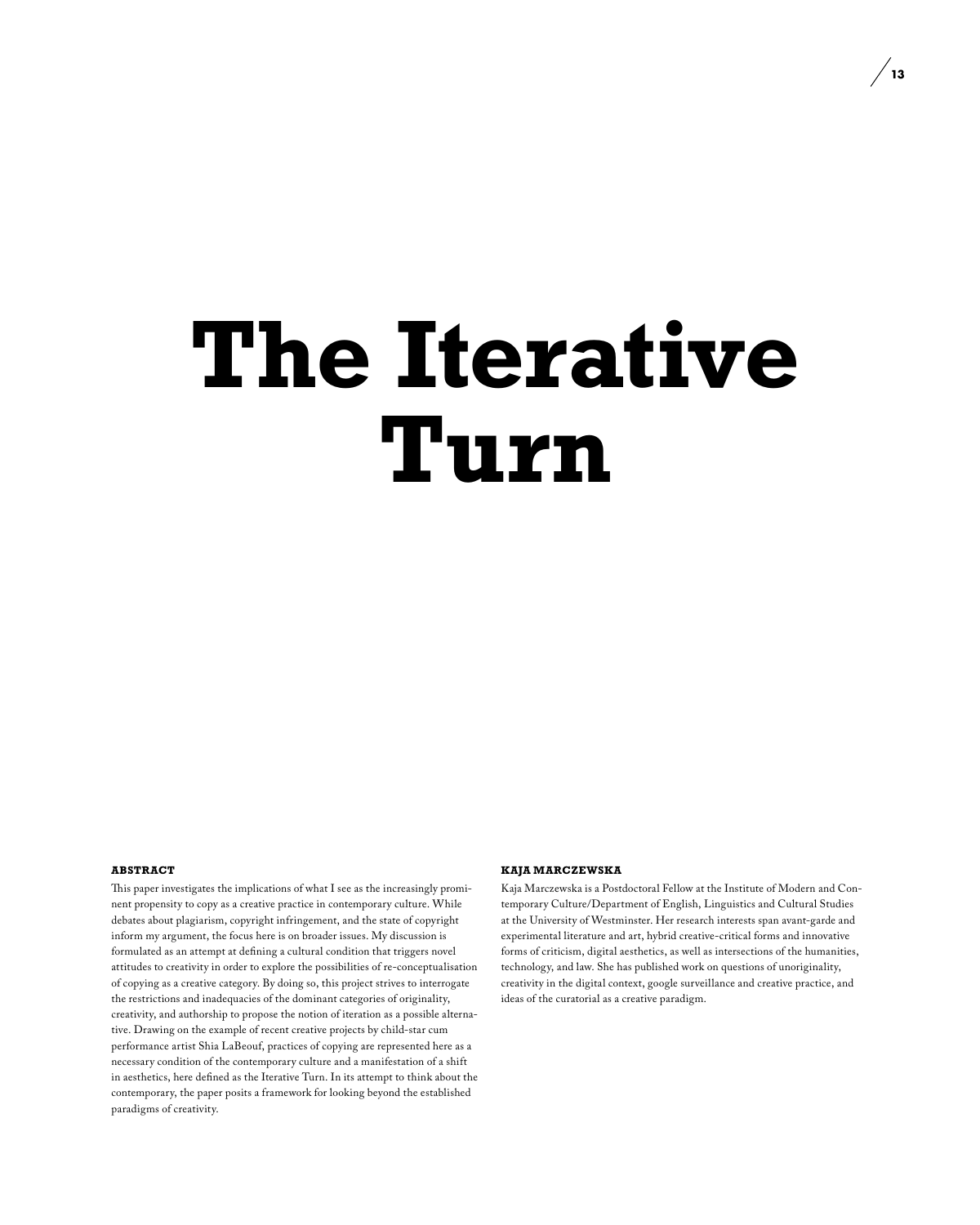**S STEWART HOME PUTS** it, "first there were modernists, then there were post-modernists, now there at plagiarists."<sup>1</sup> Although hyperbolic in his attempt at defining changing attitudes towards creativity as they emerge in there were modernists, then there were post-modernists, now there are plagiarists."1 Although hyperbolic in his attempt at defning changing

respective cultural moments, in this statement Home points to a distinctive aesthetic shift, one, I suggest, of increasing prominence today. There is a sense here that plagiarism is an aesthetic category that has a clearly defned history: Home's plagiarism emerges as historically contingent and following on from modernism and postmodernism. But if plagiarism can be seen as a natural successor to modern and postmodern thought and practice, then, by implication, both modernism and postmodernism have to be understood as conditioned upon codifcation of practices related to plagiarism, if not plagiarism itself. What Home seems to imply, then, is that clear affinities can be drawn between dominant models of cultural production in the twentieth and twenty-frst centuries and an ongoing creative commitment to acts of copying. From modernist allusion, through postmodern parody and pastiche, to contemporary practices discussed in this article, evoked in Home's trajectory is a sense of a characteristic increase in signifcance of copying for creativity that reaches a characteristic tipping point today.

Examples of this move towards creative copying in both high and popular contemporary culture abound and include Kenneth Goldsmith's wider uncreative project; Vanessa Place's retweeted *Gone with the Wind* and her retyped legal briefs, reconceptualised as poetry, alongside a range of similar publications proliferating among the conceptual writing community; Richard Prince and Roger Koons's ongoing commitment to appropriation art; the prominence of sampling practices in music; or a controversial debut novel by Helene Hegemann, published in 2010 in Germany to high critical acclaim, but comprising signifcant amounts of plagiarised material. Today, everyone from Baldessari

to Banksy dabbles in similar forms of copying as an expression of creative practice. Whether discussed as plagiarist gestures, manifestations of remix or appropriation cultures, or what I describe here as an expression of the contemporary Iterative Turn, the intensifying notoriety of creative practices reliant on the possibilities of reusing pre-published content posits challenges with respect to categories in which to consider them. At the time when on the one hand the availability and accessibility of information is far greater than ever before, and developments in information technologies encourage a culture of communal creativity and free appropriation, increased efforts are also being put into place to introduce often controversial means of control of what has varyingly been described as a democracy and an anarchy (recent examples of Stop Online Piracy Act [SOPA] in the US and attempts at an international ratifcation of Anti-Counterfghting Trade Agreement [ACTA] are a case in point). The mounting tensions between the propagators of the creative remix culture and the defenders of traditional copyright law generate contrasting rhetoric of tradition versus innovation, stability versus change, and print versus digital culture. My discussion here is an attempt at exploring this cultural framework as a trigger for what I consider an important shift in aesthetics. As I argue, creating by means of appropriation, borrowing, plagiarism—creating by iterative means—fnds its particular moment in contemporary culture and emerges not as a transgressive practice but rather as a characteristic attitude towards creativity. My interests here reside not in instances of plagiarism or copyright infringement per se, but rather in the cultural condition that triggers the proliferation of acts of copying, a condition that afords their re-conceptualisation as creative, aesthetic categories.

Recent controversies surrounding Shia LaBeouf's attempts at flm-making and performance art are a useful starting point for thinking about issues of creativity and originality as they impinge on the contemporary art scene. In December 2013,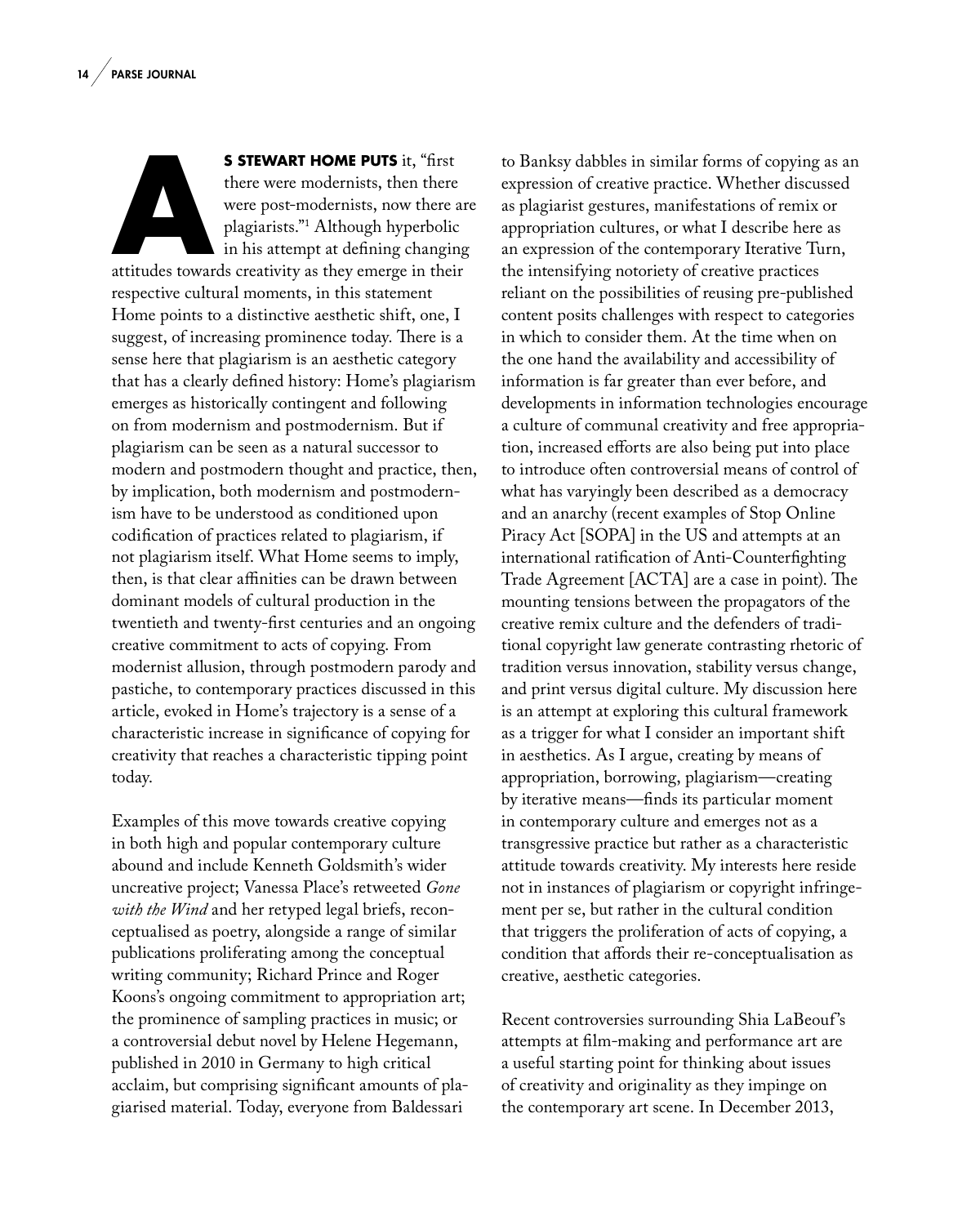LaBeouf, a child-star turned performance artist, posted online his short flm *HowardCantour.com*, which had debuted at the Cannes 2012 festival to high critical acclaim. Its availability online caused a considerable controversy after signifcant similarities were exposed between LaBeouf's flm and Daniel Clowes's comic, *Justin M. Damiano* (2007). The script, many of the visuals, as well as dialogues of LaBeouf's flm all proved to be appropriations of Clowes's, incorporated into *HowardCantour.com* without acknowledgement. On 8 January 2014 LaBeouf tweeted a storyboard for his next short, Daniel Boring. "It's like Fassbinder meets half-baked Nabokov on Gilligan Island" LaBeouf declared.<sup>2</sup> The storyboard was, again, a copy of a comic series and a graphic novel *David Boring*  $(2000)$ , also by Daniel Clowes, $3$  and the statement a quotation of Clowes's description of *David*. 4 LaBeouf circulated his *Daniel* accompanied by a "cease and desist" letter from Clowes's attorney, addressing the issue of both copied works and calling LaBeouf to undertake "all appropriate and necessary steps to redress his wrongs."5

While LaBeouf complied with the cease and desist note the relevant tweets were deleted, *HowardCantour.com* taken down—his subsequent amends turned into a statement on the ambiguous status of the relationship between copies and originals in contemporary culture. His public, social-media driven apology for an act dismissed by the media as transgressive and infringing took the form of a complete appropriation stunt. None of the tweeted statements were LaBeouf's own; instead his apology for plagiarism was also plagiarised and included an eclectic mix of unacknowledged quotations from, among others, a hip hop megastar, Kanye West, the notorious Toronto Mayor Rob Ford, and Yahoo! website comments section.6 LaBeouf's explanation of the nature of his art in an interview for *Bleeding Cool* was also a compilation of repurposed material: statements by Marcel Duchamp, Kenneth Goldsmith, Lawrence Lessig, Gregory Betts, and Steve Jobs, among others.

It is easy to dismiss LaBeouf's transgressions as yet another manifestation of the contemporary celebrity art culture (Joaquin's Phoenix's *I'm still Here*, James Franco's various artistic endeavours), the role of the social-media information machine, "generational aversion to 'giving credit'"7 fostered by habits of sharing information online, and related popular culture consumerism. Charges of tastelessness, immorality,

1. Home, Stewart. *Plagiarism: Art as Commodity and Strategies for its Negotiation.* London: Aporia Press. 1987. back cover.

2. LaBeouf, Shia. Twitter post. 2014-01-08. @thecampaignbook. The post has now been deleted.

3. Interestingly, appropriation is a persistent and characteristic feature of Clowes's work as well. As Daniel Nicolás Ferreiro points out, "Clowes's works have continually revealed echoes from flms, paintings or literature, blended with diferent forms of popular culture". See Daniel Nicolás Ferreiro. Relational Genres, Gapped Narratives, and Metafctional Devices in Daniel Clowes's *David Boring*. In *Relational Design in Literature and the Arts: Page and Stage, Canvas and Screen.* Rui Carvalho Homem (ed.). Amsterdam: Rodopi. 2012. p. 185. *David Boring* is the prime example, built around references to superhero comic books, and Star Trek in particular, here reworked as The Yellow Streak. Clowes's response to LaBeouf's appropriations does not, however, acknowledge Clowes's interest in aesthetics of appropriation as a creative practice.

4. See Clowes, Daniel. The Velvet Gloves are off: A Boring Interview with *Ghost World's* Daniel Clowes. Interview by Matt Silvie. *Te Comics Journal*. no. 233. 2001. p. 66.

5. Michael J. Kump to Brian G. Wolf. 2015-01-07. Circulated as a Twitter post. 2014.01.08. https://twitter.com/thecampaignbook/status/420931894935834624/photo/1, and https:// twitter.com/thecampaignbook/status/420931951462477824/ photo/1 (Accessed 2016-04-08).

6. LaBeouf's approach to writing his apologies was frst identifed by a Twitter user. See Molly Horan. Shia LaBeouf's Plagiarism Controversy. *Know Your Meme.* http://knowyourmeme. com/memes/events/shia-labeoufs-plagiarism-controversy (Accessed 2014-10-10).

7. Cowen, Trace William. Shia on the Moon: The Necessary Dissection of Howard Cantour. *Glide Magazine.* 2014-12-20. http://www.glidemagazine.com/hiddentrack/shia-on-themoon-the-necessary-dissection-of-howard-cantour/ (Accessed 2014-10-10).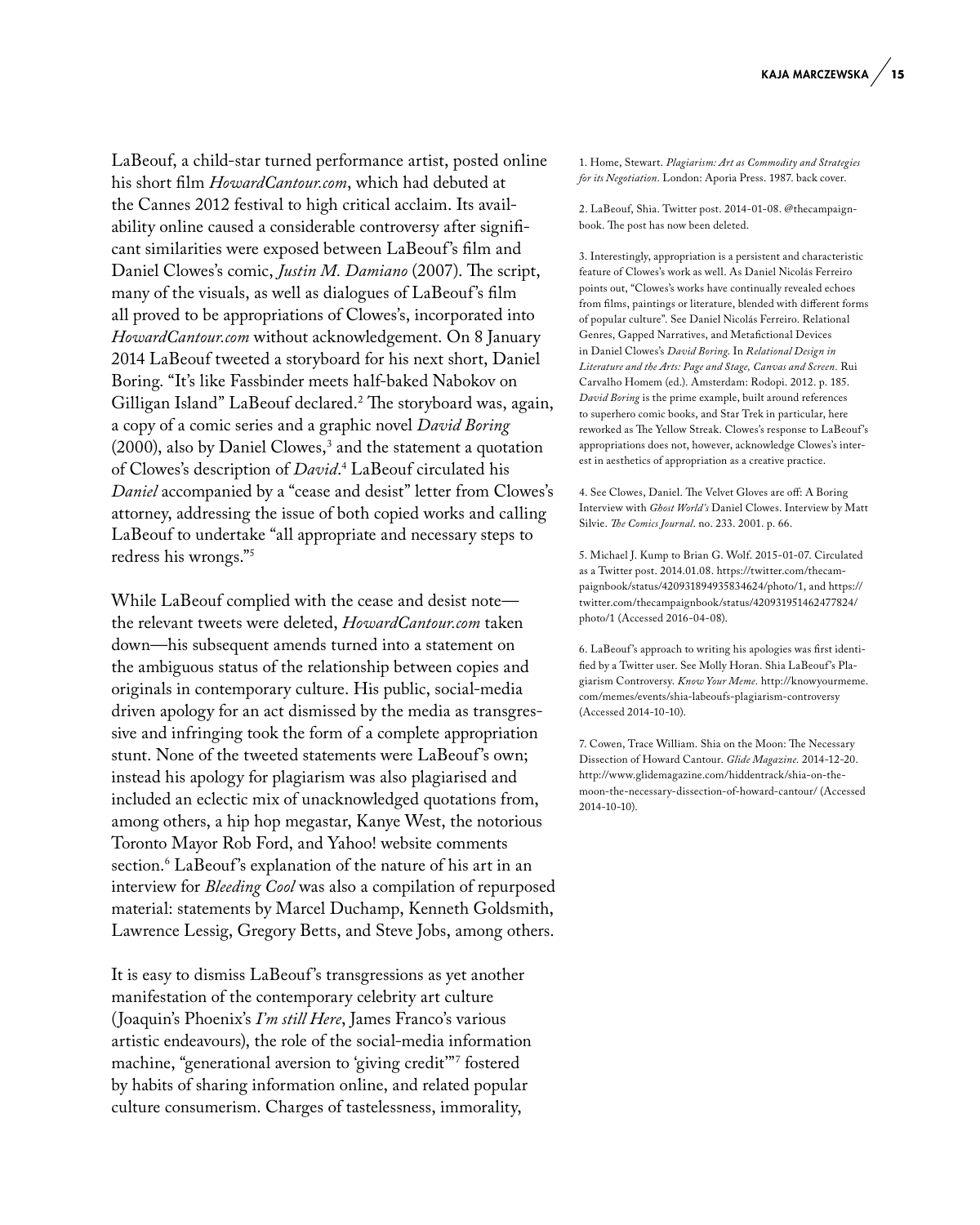and bad art aside, LaBeouf's act is nevertheless interesting as a characteristic manifestation of what I see as a persistent contemporary tendency to create by means of copying occurring at an unprecedented level in both high and popular culture, in mainstream and avant-garde circles alike. It is indicative of a very characteristic thinking about current means of engaging pre-published content as an aesthetic project, unique to the contemporary moment. LaBeouf's methods resonate, I suggest, with echoes of Ted Berrigan's interview with John Cage (1967),<sup>8</sup> a text entirely composed by Berrigan from a compilation of statements by Warhol and Burroughs, among others, but attributing everything to Cage. As such, Berrigan's take on appropriation is manifested not only in the act of recycling textual material itself, but, perhaps even more importantly, in the selection of sources, all pointing to a carefully constructed statement on the creative possibility of the copy. Berrigan's act should not be seen as a manifestation of plagiarism. It foregrounds an aesthetic engagement with the dynamic of repetition so characteristic of Warhol's silk screens and Burroughs' cut outs, evoked in Berrigan's text, and the broader attitude it exemplifies. There is a sense of an appropriation of not just the source, but of a particular attitude to creativity that is repeated when the words of Andy Warhol are being fagrantly repurposed.

LaBeouf's plagiarism, I suggest, should be considered in similar terms; as an iteration of a certain persistent attitude to copying as a creative act that fnds its manifestation in related forms of creative production, a trajectory illustrative of contemporary models of creativity. Understood as such, the propensity to repeat today should be seen as a complete aesthetic project expressed in individual works which rely on iterative means as well as on a manner in which previous appropriation gestures are evoked. LaBeouf's preoccupation with Duchamp and Goldsmith, and Goldsmith's commitment to engaging with Warhol's oeuvre both exemplify this trajectory. What LaBeouf repeats is not simply a specifc source text, but the method of appropriation

itself. His contemporary iterative project surfaces as an acknowledgement of the singularity of the current cultural moment defned by a drive towards acts of re-appropriation of appropriation gestures, of repetition of repetition, to arrive at a novel, current aesthetic mode.

Like Berrigan's, then, LaBeouf's sources are signifcant and an expression of his commitment to copying as a contemporary avant-garde gesture. Echoing Duchamp immediately foregrounds LaBeouf's interest in the ready-made. His recurring references to Lessig and Goldsmith inscribe *HowardCantour.com, Daniel Boring*, and LaBeouf's apologies into the contemporary framework of debates about creativity, authorship, and copyright. While drawing from Lessig can be seen as a justifcation of LaBeouf's acts in legal terms, an interest in Goldsmith's work ofers a creative and critical point of reference. Promoting ideas of free culture and creative commons, and of "an updated notion of genius [that centres] around one's mastery of information",<sup>9</sup> both Lessig and Goldsmith respectively move away from thinking about models of cultural production in proprietary terms and towards paradigms of creativity—"uncreativity", to borrow Kenneth Goldsmith's term—based on a culture of collecting, organising, curating and sharing content. For Goldsmith, in the contemporary context, practices such as LaBeouf's assume a creative quality and are a manifestation of characteristic habits of textual production and dissemination; "it is not plagiarism in the digital age—it's repurposing",10 argues Goldsmith. "It is not plagiarism in the digital age—it's repurposing"11, suggests LaBeouf,without acknowledgement.

This approach, LaBeouf argues, contributes to his ongoing creative project as an expression of "metamodernist performance art".12 His two artist's manifestos, positioning his work as meta-modernist and intentionally uncreative, are also, perhaps unsurprisingly, composed by means of copying, repurposing Luke Turner's meta-modernism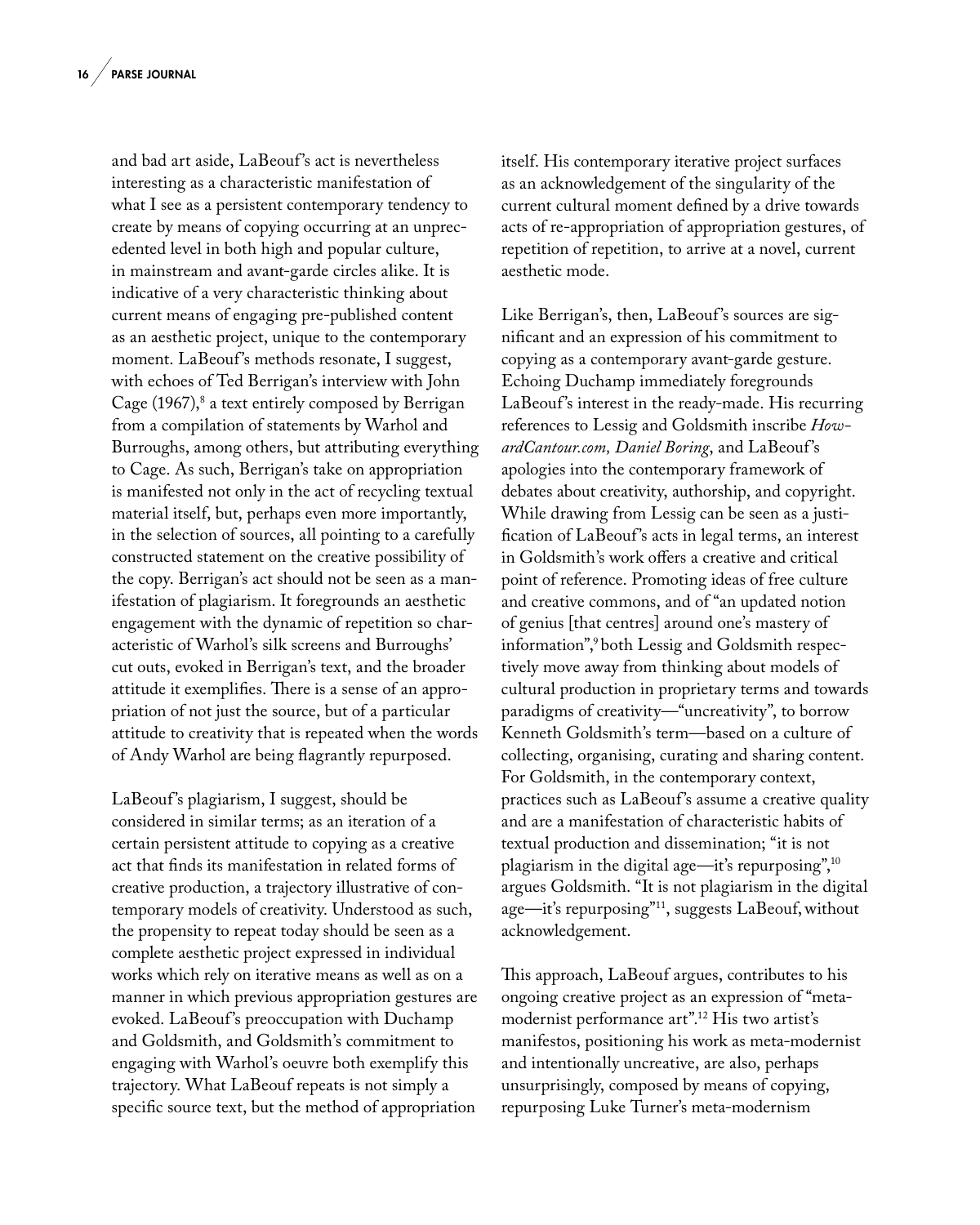manifesto, passed off as LaBeouf's,<sup>13</sup> and excerpts of Goldsmith's *Uncreative Writing*<sup>14</sup> respectively. His recent "Twitter as Art" statement is a mash-up, bringing together a selection of performance art manifestos by Marilyn Arsem, Scott Wichmann and Marina Abramvić, as well as passages copied verbatim from *Painters Painting*, a 1973 documentary. "All art is either plagarisum [sic] or revolution",<sup>15</sup> LaBeouf suggests, (mis)quoting Paul Gauguin. However, the notion of plagiarism today, as acts such as LaBeouf's seem to imply, requires a radical re-conceptualisation. Where instances of creative expression are concerned, "all rights and remedies [might be] reserved"16 under the rule of copyright law, as the "cease and desist" notice concludes, but LaBeouf's stunt seems to imply that in the contemporary context their reach, enforceability and applicability prove limited. LaBeouf's case is a reminder that the idea of culture as property is not an unquestionable absolute. Rather, as Jonathan Lethem contends, it is "an ongoing social negotiation, tenuously forged, endlessly revised, and imperfect in its every incarnation."17 When paradigms of information production and dissemination change with the rise to prominence of novel media platforms, so does thinking about authorship and creativity, a trajectory true both in the context of the now familiar, historical, "old" technologies and as a manifestation of the contemporary new media cultural transformations. Projects such as LaBeouf's contribute to a collective attempt at renegotiating the standards that are otherwise taken for granted.

Although removed as a result of the copyright controversy, *HowardCantour.com* and LaBeouf's tweets remain accessible online. This widespread preservation and availability of the material officially deleted posits significant questions about the nature of the copy in the digital environment. The dynamic of production and dissemination of content online is foregrounded here not as a space of the original creation but of the inevitable copy, of its persistent proliferation, not only independent but, importantly, irrespective of the status of the original. The original as a centre and source of meaning, in the context, becomes only an illusory centre. This logic of the digital copy fnds its manifestation in LaBeouf's complete act. LaBeouf got away with plagiarism, until he did not, his transgression identifed by a Twitter user almost immediately after the release of *HowardCantour.com* online. If, as Warhol (appropriating McLuhan) puts it, art is what you can get away

8. Berrigan, Ted. An Interview with John Cage. *Electronic Poetry Center.* http://epc.bufalo.edu/authors/berrigan/cage. html (Accessed 2014-09-10).

9. Goldsmith, Kenneth. *Uncreative Writing*. New York: Columbia University Press. 2011. p. 1.

10. Goldsmith, Kenneth. Twitter post, 2014-01-2. https:// twitter.com/kg\_ubu/status/418787567354785792 (Accessed 2016-04-08).

11. LaBeouf, Shia. Authorship is Censorship—Bleeding Cool in Conversation with Shia LaBeouf. Interview by Rich Johnson. *Bleeding Cool*. 2014-01-02. http://www.bleedingcool. com/2014/01/authorship-is-censorship-bleeding-cool-inconversation-with-shia-labeouf/ (Accessed 2014-09-01).

12. LaBeouf, Shia. Twitter as Art. Tweeted by LaBeouf in January 2014 (@thecampaignbook), the manifesto has since been taken down but is widely available online. See, for example: http://www.nydailynews.com/entertainment/gossip/shialabeouf-bizarre-behavior-performance-art-article-1.1587660 (Accessed 2016-04-06).

13. LaBeouf's name was temporarily included in the by-line of Luke Turner's *Metamodernist Manifesto*. It is preserved on Turner's website: http://luketurner.com/labeouf-ronkko-turner/metamodernist-manifesto/ (Accessed 2016-04-06). Turner's manifesto, now in its original format, can be viewed here: http://www.metamodernism.org/ (Accessed 2016-04-06).

14. LaBeouf, Shia. #stopcreating. *Te New Inquiry.* 2014.01.20. http://thenewinquiry.com/features/stopcreating/(Accessed 2014-01-10).

15. LaBeouf, Twitter as Art.

16. Kump to Wolf.

17. Lethem, Jonathan. The Ecstasy of Influence. In *The Ecstasy of Infuence: Nonfctions, etc.* London: Jonathan Cape. 2012. p. 101.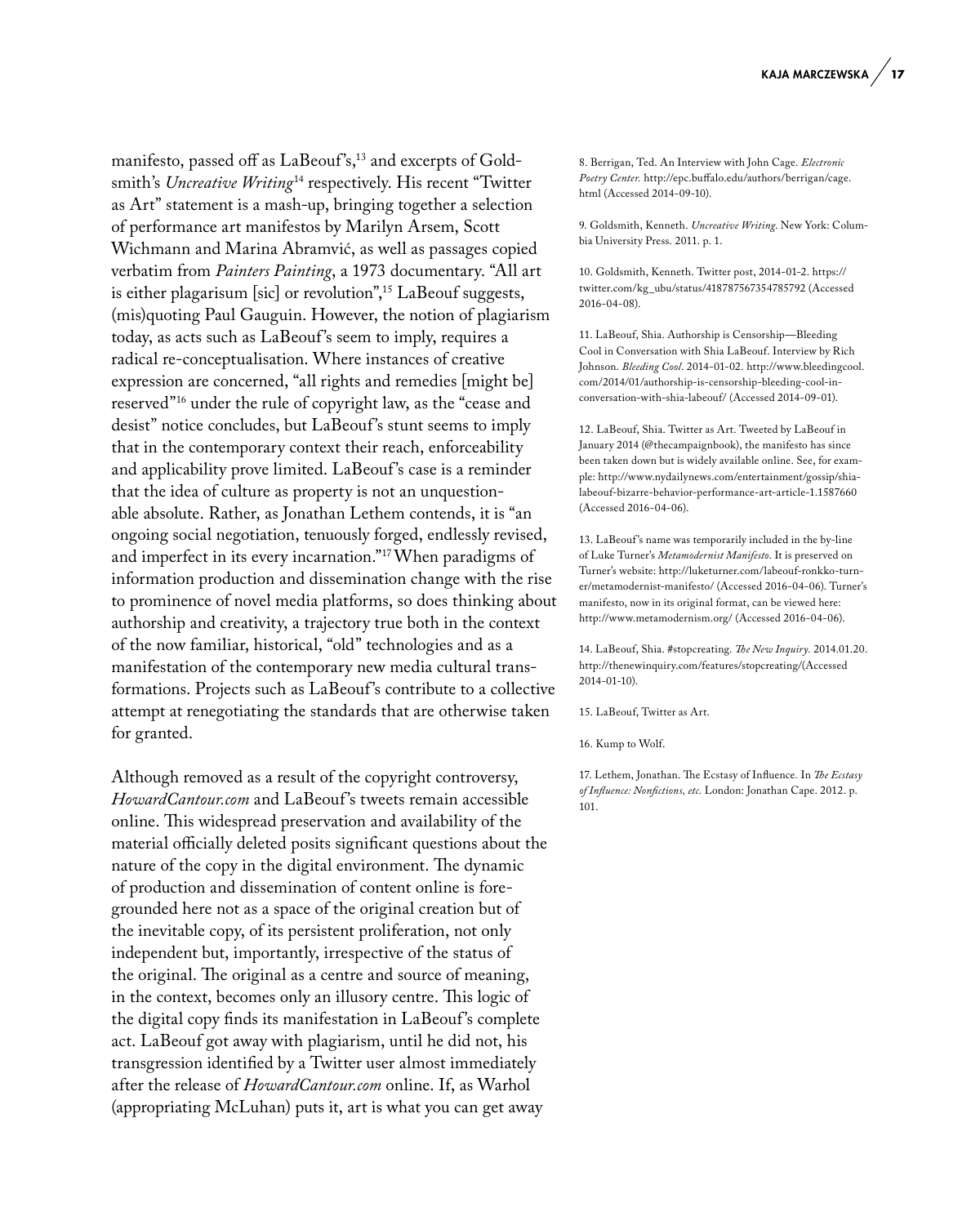with, then LaBeouf's performance is an example of how not to do art. But, perhaps, getting away with plagiarism is not the point here. Perhaps plagiarism in not an appropriate term to describe LaBeouf's act. His uncreative practice acquires an altogether diferent status if viewed as a clear manifestation of the infuence of the contemporary digital, networked culture on the practices of information dissemination and artistic expression, on the status of the copy. As Goldsmith puts it, "plagiarizing well is hard to do".18 Plagiarising in the social-media driven culture proves an impossible feat. In this context, questions that need to be raised in relation to plagiarism shift away from ethics and towards aesthetics of borrowing pre-published content. The change in attitude might be a result of increasing availability of all published content online and of simple, widely accessible tools that make plagiarism detection possible. If a "trial by Google"19 enables any online user to detect LaBeouf's plagiarism only a few hours after his work or a statement are released online, then the motivations behind acts of copying must, inevitably, change. In the context of ubiquitous digital media, plagiarism as an attempt at passing someone else's ideas as one's own ceases to be achievable. It is this sense of an impossibility of a copy that provokes a proliferation of copies, but generated as an expression of transgressive creative gestures achieved though inherently uncreative acts. Plagiarism seen as such is not antithetical to creativity, but rather, as Lethem argues, a necessary condition of all writing and creativity, and organically connected to it.<sup>20</sup>

There is a certain sense that LaBeouf's complete work of plagiarism came together as an afterthought, an attempt at reframing an unambiguous instance of plagiarism as a carefully constructed performance to avoid the consequences of copyright infringement. LaBeouf, by choosing Goldsmith, Duchamp or Abramović as his sources, makes a stand about the status of his copy as an avant-garde project. His self-fashioning as an experimental performance artist is a conscious choice to shift

attention away from the illegality to the aesthetics of the act. But this is exactly why LaBeouf's case serves as a useful example here. It points to the urgency and ubiquity of the debates and to the dynamic of the environment that generates them. That LaBeouf has an extensive knowledge of the history of appropriation art is a possibility; that *HowardCantour. com*, released two years before the plagiarism controversy started, had been created to incite the uncreative performance that followed is likely. But there is also a chance that it is the exigency of the current debates about open sourcing, fle sharing, copyright in the digital age, the ubiquity of the debates about information dissemination and circulation online, and the ease of accessing materials about them that collectively enabled a construction of LaBeouf's defence that was only one Google search away, collated as a publicity rather than an artist's statement. And while the approach might raise questions about the creative qualities of LaBeouf's art, the controversy touches at the core of the contemporary cultural condition that drives the aesthetic developments discussed in this article. Acts of plagiarising an artist's statement, a performance piece, plagiarising apologies for plagiarism, although dismissed in LaBeouf's case as instances of copyright infringement and plagiarism by law and media respectively, should be seen, I argue, as neither. Rather, LaBeouf's tenacious copying should be considered a manifestation of a condition of iteration as an emergent aesthetic attitude.

Practices of copying today should be considered a necessary condition of the current cultural moment. While notions of plagiarism, copyright infringement, and iteration all imply that forms of authorship are defned in relation to a shared preoccupation with means of creative production informed by acts of copying, the base assumptions about the essence of creativity and originality difer signifcantly where the frst two concepts and iteration are concerned. Both plagiarism and copyright infringement favour originality of creation, where originality is synonymous with,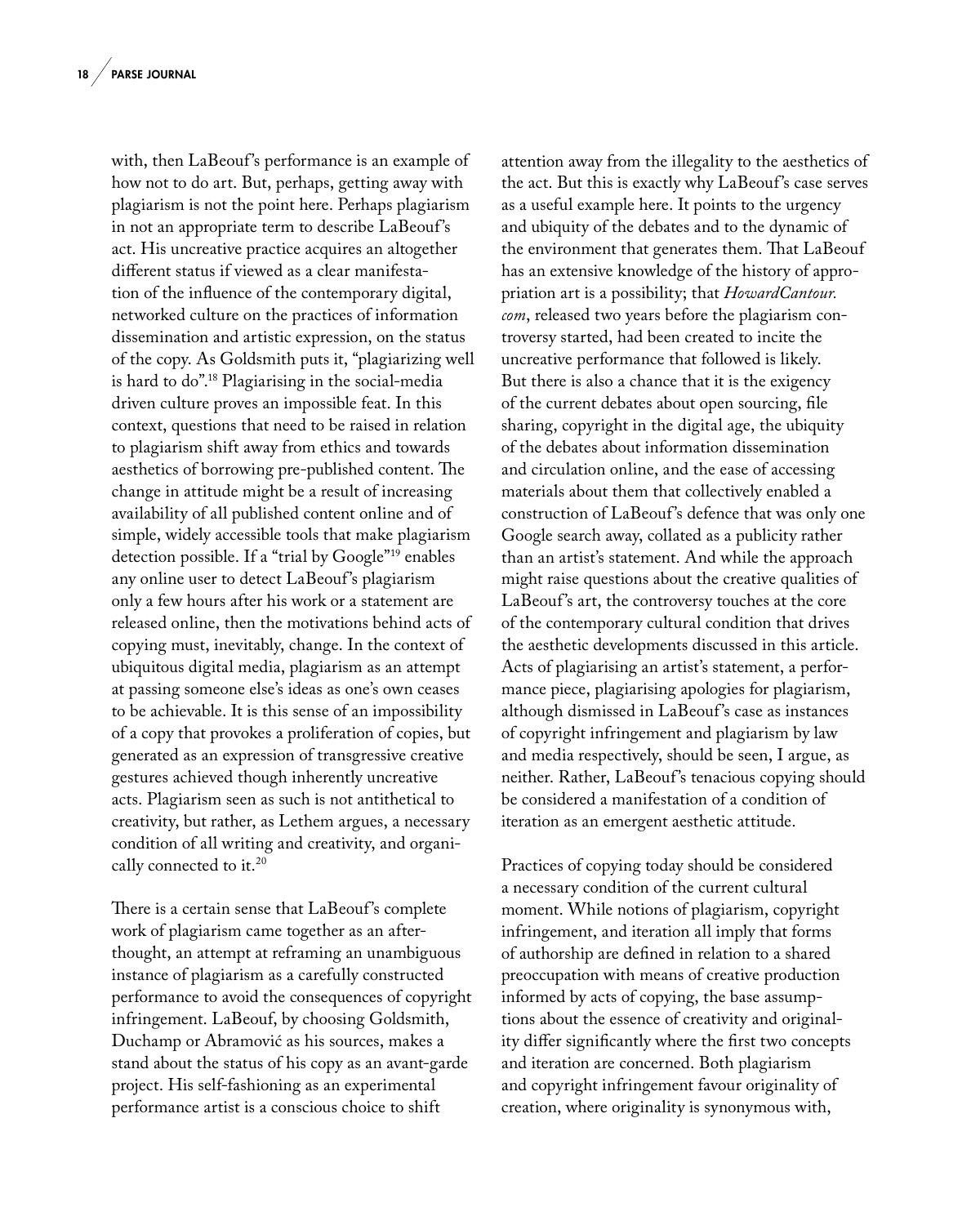simply, not copying. Iteration, on the other hand, recognises the creative potential of copying. Iteration, as I defne it here, represents a tendency to repeat available material as a creative gesture; as an extension rather than a synonym of copying and appropriating. While copyright infringement and plagiarism are preoccupied with questions of whether copying has occurred, copying is always already implied in iteration. This approach is inherent in my use of the term, itself an appropriation of Derrida's concept of iterability. According to Derrida, the word "iter" means "again". The logic of iterability is the logic of repetition. But iterability also inheres change. As Derrida explains, the term "iter" most likely derives from "itra", or "other" in Sanskrit. Hence, "everything that follows can be read as the working out of the logic that ties repetition to alterity."21 Repetition is that which, for Derrida, alters. The principle of iterability assumes alterity as a condition of otherness, diference or change. Iterability implies a repetition, but a repetition with a *diférance* rather than a repetition of the same. Thinking about creative practice as iterative necessitates a completely new set of questions, which, I argue, defne contemporary attitudes to creativity and the cultural moment that breeds them. I describe that moment as the Iterative Turn.

LaBeouf's project evokes this new iterative attitude. In line with the dominant logic, LaBeouf's acts are a case of a "clear copyright infringement and a misappropriation of Daniel Clowes's work."22 Dismissed as a "blatant copy", and a manifestation of "improper and outlandish conduct", the derivative

nature of LaBeouf's "foolishness" fails to comply with the copyright paradigms of authorship and originality. Similar thinking pervades popular understanding of what it means to create, echoed in the media debates about LaBeouf's plagiarism. While often considered a manifestation of an unlawful practice, plagiarism is not a legal term. Unlike copyright infringement, plagiarism is an ethical category. Although inherently transgressive, acts of plagiarism do not, in all instances, constitute copyright infringement. As Laurie Stearns explains,

*in some ways the concept of plagiarism is broader than infringement, in that it can include copying of ideas, or of expression not protected by copyright, that would not constitute infringement […] fundamental to both plagiarism and copyright infringement is wrongful copying from a preexisiting work. But the form, the amount, and the sources of the copying prohibited as copyright infringement are diferent from those of the copying condemned as plagiarism.23*

But, as it is often the case, the logic and the media rhetoric of plagiarism surrounding LaBeouf's performance mirror the legal understanding of copyright infringement. There is a sense that plagiarism is synonymous with a failure of a creative process. Plagiarism, as Lise Buranen and Alice M. Roy put it, "is perceived as a problem […]: 'using someone else's words without telling whose they are or where you got them'; 'stealing other people's ideas or words.'"24 Plagiarism, then, is considered synonymous with theft and the under18. Goldsmith, Kenneth. Interview by Trace William Cowen. *Nailed*. 2014-01-08. http://www.nailedmagazine. com/interview/interviewwith-kenneth-goldsmithby-trace-william-cowen/ (Accessed 2014-08-18).

19. Shields, David. *Reality Hunger: A Manifesto.* London: Hamish Hamilton. 2010. p. 38.

20. Lethem, Jonathan. I'm suggesting [originality] is an overrated virtue. Interview by Harvey Blume. *Te Boston Globe.* 2007.03.04. http://www.boston.com/ news/globe/ideas/articles/2007/03/04/qa\_jonathan\_lethem/?page=full (Accessed 2013-02-24).

21. Derrida, Jacques. Signature Event Context. In *Limited, Inc*. Trans. Samuel Weber and Jefrey Mehlman. Gerald Graff (ed.). Evanson, Il: Northwestern University Press. 1988). p. 7.

22. Kump to Wolf.

23. Stearns, Laurie. Copy Wrong: Plagiarism, Process, Property, and the Law. In *Perspectives on Plagiarism and Intellectual Property in a Postmodern World.* Lise Buranen and Alice M. Roy (eds.). New York: State University of New York Press. 1999. p. 9.

24. Buranen, Lise, and Roy, Alice M. Introduction to *Perspectives on Plagiarism and Intellectual Property in a Postmodern World*. Lise Buranen and Alice M. Roy (eds.). New York: State University of New York Press. 1999. pp. xv-xvi.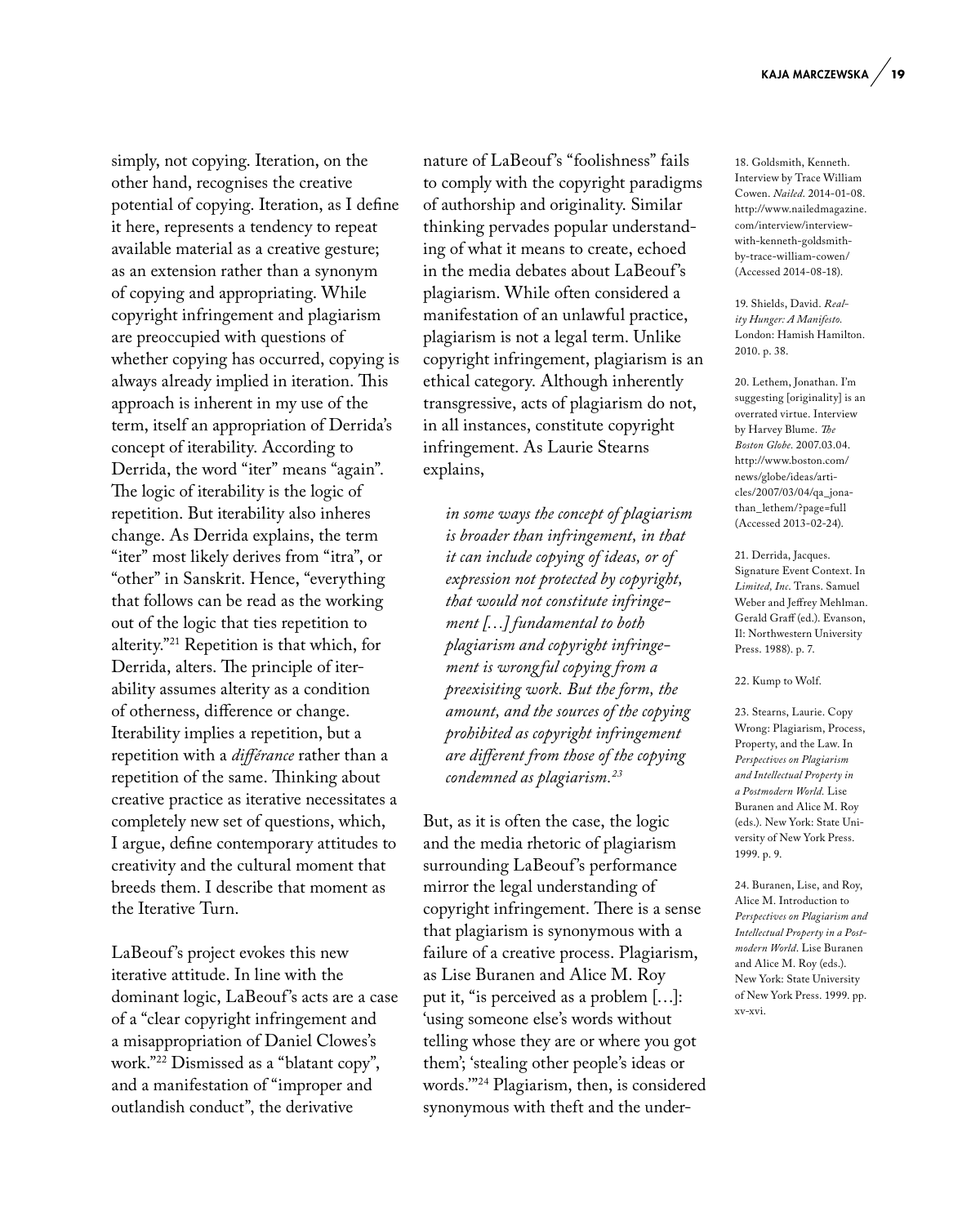25. Randall, Marilyn. *Pragmatic Plagiarism: Authorship, Proft, and Power*. Toronto: University of Toronto Press. 2001. p. 61.

26. Halbert, Deborah. Poaching and Plagiarising: Property, Plagiarism, and Feminist Futures. In *Perspectives on Plagiarism and Intellectual Property in a Postmodern World.* p. 111.

27. Boon, Marcus. *In Praise of Copying.* Cambridge, MA: Harvard University Press. 2010. p. 101.

28. Siegert, Bernard. *Cultural Techniques: Grids, Filters, Doors, and Other Articulation of the Real. Trans.* Geofrey Winthrop-Young. New York, NY: Fordham University Press. 2015. p. 2.

standing of the notion derives, Marilyn Randall explains, from the Latin origins of the term, *plagium* meaning "to kidnap a person", used only with reference to children, servants or slaves, people who could be considered in proprietary terms.<sup>25</sup> The same logic translates into paradigms of creative production as soon as creative outputs are considered property, as defned by Intellectual Property law. "Once it becomes possible to think of literary work as property", Deborah Halbert suggests, "it becomes possible to 'steal' that property."26

There is a sense here that a copy is almost a taboo. However, my argument stems from an assumption that as technologies and economies of writing change, so does the inherent understanding of authorship and the dominant attitudes towards both creativity and plagiarism. We fnd ourselves now at a transitional cultural stage—at the Iterative Turn—characterised by the propensity to copy as an expression of creative practice. Perhaps, this contemporary persistence of acts of copying, of which LaBeouf's performance is only one example, should be seen as a shift, to borrow from Marcus Boon, "in relation to the forces that constitute that taboo".27 If copying emerges as an increasingly prominent avenue of creative expression, then perhaps the base assumptions of creativity need to shift accordingly. The critical and creative move towards the Iterative Turn I propose here offers one possible way of thinking about creativity in response to these assumptions.

Today, the context that triggers iterative thinking is digital. As Lev Manovich suggests, it is technology, more than

any critical impulse that should be seen as a driving force behind developments in modern paradigms of creativity. But it is easy to give into techno-deterministic reductionism while focusing on technological progress alone. My thinking about the logic of iterative creative practices is infuenced by but not limited to the digital environment. I am interested in the critical potential of technological change and technology's ability to destabilise the familiar cultural codes and consider the contemporary digital culture as a contextual framework, a cultural technique in Bernard Siegert's terms, that exerts signifcant impact on the dynamic of creative practices both online and ofine. Following Siegert, I see new technologies as a characteristic "condition of representation",<sup>28</sup> a system of reference for paradigms of contemporary creativity. This is to say that the iterative attitude is not limited to digital practices, but it emerges in response to the impact of digital culture on cultural production broadly conceived. Hence, it is the backlash of the Internet copy-paste culture of ubiquitous sharing rather than that culture itself that forms the context for the Iterative Turn, emerging under the condition of postproduction and not as a straightforward expression of mechanism of digital culture.

Developed by Nicolas Bourriaud, the notion of "postproduction" is useful here as a critical framework for conceptualising the state of contemporary creativity. While contemporary digital technologies heavily inform the dynamic of the postproduction culture, the technology is only one aspect of this much more comprehensive cultural ecology and of the processes that inform the contemporary aesthetic shift towards iteration. For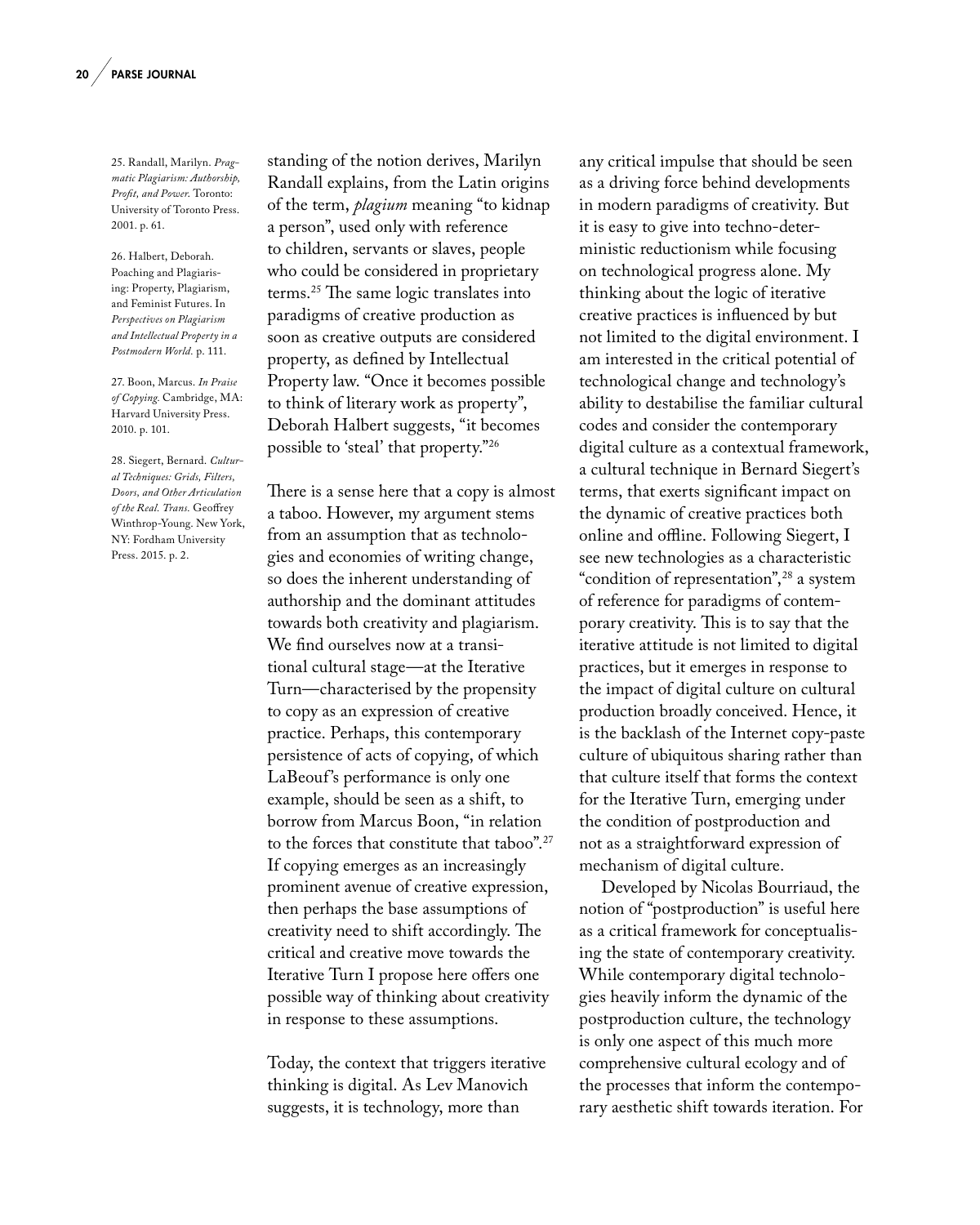Bourriaud, postproduction epitomises the contemporary, and offers a means of presenting "an analysis of today's art in relation to social changes, whether technological, economic, or sociological."29 He sees contemporary culture as defned by a characteristic sense of excess which manifests itself through excessive information production, dissemination and manipulation characteristic for the contemporary digital culture. This understanding of the contemporary condition serves as a means of distinguishing between the contemporary and postmodern moments, the latter characterised by extreme consumerism of hypercapitalism that triggered appropriation art as it developed in the 1970s. This characteristic trajectory exemplifes the changing nature of appropriation, with the aesthetic transformation driven by a move away from the overload of things to information overload as a defning features of creativity today.

The contemporary remix culture that Bourriaud poses as a pre-condition of the postproduction moment inherently subsumes self-conscious acts of appropriation as the dominant creative mode of today. "It is no longer a matter of elaborating a form on the basis of a raw material", Bourriaud writes, "but working with objects that are already in circulation on the cultural market, […] objects already *informed* by other objects. Notions of originality […] and even creation […] are slowly blurred in this new cultural landscape."<sup>30</sup> The negotiation of consumption-production dynamic implied in Bourriaud's statement lies at the core of his postproduction thinking. His postproduction Web is an environment synonymous with what Christopher Schmidt describes as a "waste media

capitalism",<sup>31</sup> an environment characterised by an abundance of language as an object of widespread, constant consumption and production online. However, the features of material consumed and produced online alter the nature of this capitalism. In the digital context, technologies come to be defned in terms of processes of reproduction rather than production. Within a culture of information consumerism, governed by what Goldsmith defines as "re-gestures",<sup>32</sup> i.e. re-blogging, re-tweeting, the nature of information circulation and processing presupposes a "scrambling of boundaries of consumption and production".<sup>33</sup> This is a culture that, as Bourriaud stresses, "denies the binary opposition between the proposal of the transmitter and the participation of the receiver [...] the producer is only a transmitter for the following producer."34 As such, any act of consumption simultaneously turns into an act of production, eradicating, to turn to Bourriaud again, "the traditional distinction between production and consumption, creation and copy, readymade and original work."35

What transpires, then, is a notion of creativity that turns copying into a creative paradigm. But copying in the postproduction environment assumes a hyperbolised structure of reproduction; "everything digital is a copy",<sup>36</sup> Carolyn Guertin contends. Driven by models of digital re-creation, postproduction is characterised by proliferation of copies of copies, copies without originals.37 Mark Poster points to a similar feature of digital information production. For Poster, an act of digital mediation can only produce reproductions, not copies of originals but rather copies as simulacra,

29. Bourriaud, Nicolas. *Postproduction, Culture as Screenplay: How Art reprogrammes the World.* Trans. Jeannie Herman. New York, NY: Lukas and Sternberg. 2002. p. 8.

### 30. Bourriaud, p. 7.

31. Schmidt, Christopher. The Waste Management Poetics of Kenneth Goldsmith. *SubStance* 37. February 2008. p. 37.

32. Goldsmith, Kenneth. The Bounce and the Roll. *Harriet: a poetry blog.* 2011-04-16. http://www. poetryfoundation.org/harriet/2011/04/the-bounceand-the-roll/ (Accessed 2013-02-10).

33. Bourriaud, p. 19.

34. Ibid., p. 40.

35. Ibid., p. 13.

36. Guertin, Carolyn. *Digital Prohibition: Piracy and Authorship in New Media Art.* London: Continuum, 2012. p. 21.

37. Poster, Mark. *Te Mode of Information: Poststructuralism and Social Context.*  Cambridge: Polity Press, 2007. p. 9.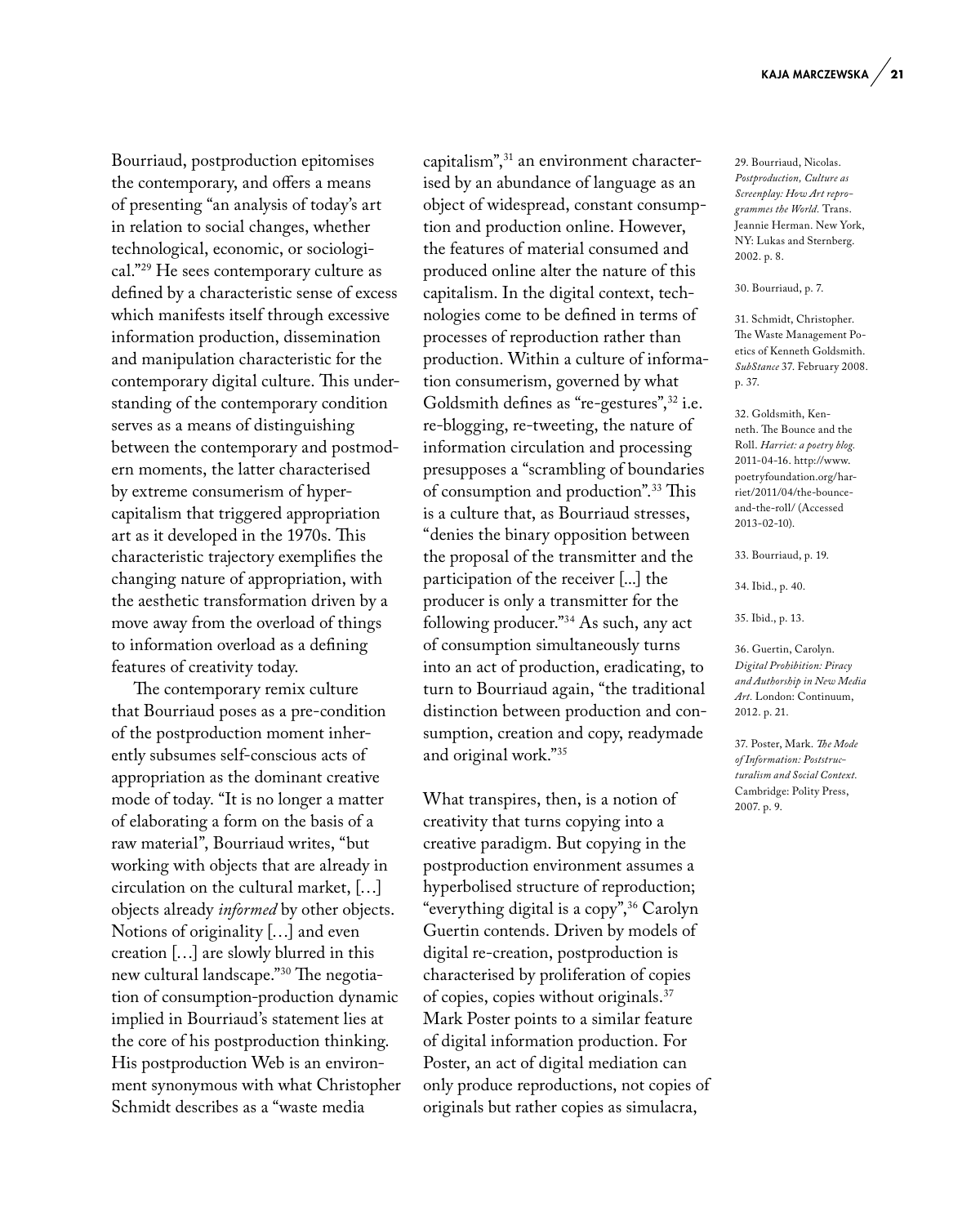38. Ryan, Marie-Laure. Cyberspace, Virtuality, and the Text. In *Cybertext Textuality: Computer Technology and Literary Teory.* Marie-Laure Ryan (ed.). Bloomington, IN: Indiana University Press. 1999. p. 89.

39. Lévy, Pierre. quoted in Ryan, p. 90.

40. Derrida. p. 7.

41. Bourriaud, p. 8.

42. Ibid., p. 93.

43. Fitterman, Robert, and Place, Vanessa. *Notes on Conceptualism.* New York, NY: Ugly Duckling Press, 2009. p. 32.

44. Benjamin, Walter. The Work of Art in the Age of Mechanical Reproduction. In *Illuminations*. Hannah Arendt (ed.). London: Pimlico, 1999. p. 219.

i.e. copies that have no originals. A characteristic propensity for the fake is implied in this understanding of the virtual culture and, as Marie-Laure Ryan points out, the term "virtual" itself encompasses two distinct concepts: "the largely negative idea of a fake, illusionary, non-existent, and the overwhelmingly positive idea of the potential, which connotes productivity, openness, and diversity."38 As Ryan explains (quoting Pierre Lévy), "the virtual is not at all the opposite of the real. It is, on the contrary, a powerful productive mode of being, a mode that gives free rein to creative process."39 Hence, the derogative culture of copying turns into what could be described as an aesthetics of plagiarism, a diferent kind of creativity, distinct from what we traditionally understand by the term, faunting the convention and speculating about the potential of the fuidity and the openness of the source. Here, the new text remains at the same time a deconstructed, displaced old text in a new context, linking, to repeat after Derrida, repetition to alterity.40 In such a cultural frame, iteration becomes a cornerstone of creativity.

This preoccupation with creative possibilities implicit in acts of reusing material is, of course, as Bourriaud himself admits, "nothing new".<sup>41</sup> The affinities of the postmodern and postproduction practices are significant. The task of the early twenty-frst century is in the end, as Bourriaud stresses, "not to start from zero or fnd oneself encumbered by the store-house of history, but to inventory and select, to use and download."42 As such, the contemporary digital impulse brings forward new concerns; similar forms, similar approaches to uncreative

practice, already explored at diferent stages of the twentieth century, arise in the culture of postproduction through an engagement with and in response to the new digital hegemony, to address a diferent range of questions, distinct from the preoccupations of the postmodern predecessors. Today, Fitterman and Place argue, "production (industrial age) [becomes] replaced by simulation  $(information age).$ <sup>243</sup> The trajectory precludes a particular relationship between technology and creativity where advancements in reproduction technologies inevitably result in association of creativity with acts of copying. As modes of information, (re)production and dissemination become more advanced and necessary technologies more accessible, notions of creativity and copying gradually converge to eventually emerge as interchangeable terms. As Benjamin predicted, in the age of post-mechanical reproduction the work of art becomes "designed for reproducibility"44 rather than for the aura of its manifest singularity. This is not to say that a propensity for originality is abandoned when increasingly more advanced technologies emerge; rather, the attitudes to originality alter as technologies develop.

Similarly to Bourriaud's, my reading of contemporary reproduction strategies in their current technological moment is an attempt at identifying a broader cultural tendency that emerges under a unique, contemporary cultural condition, an attitude that I see manifested in the emergence of the Iterative Turn. As Bourriaud explains, "today certain elements and principles are reemerging as themes and are suddenly at the forefront, to the point of constituting the 'engine'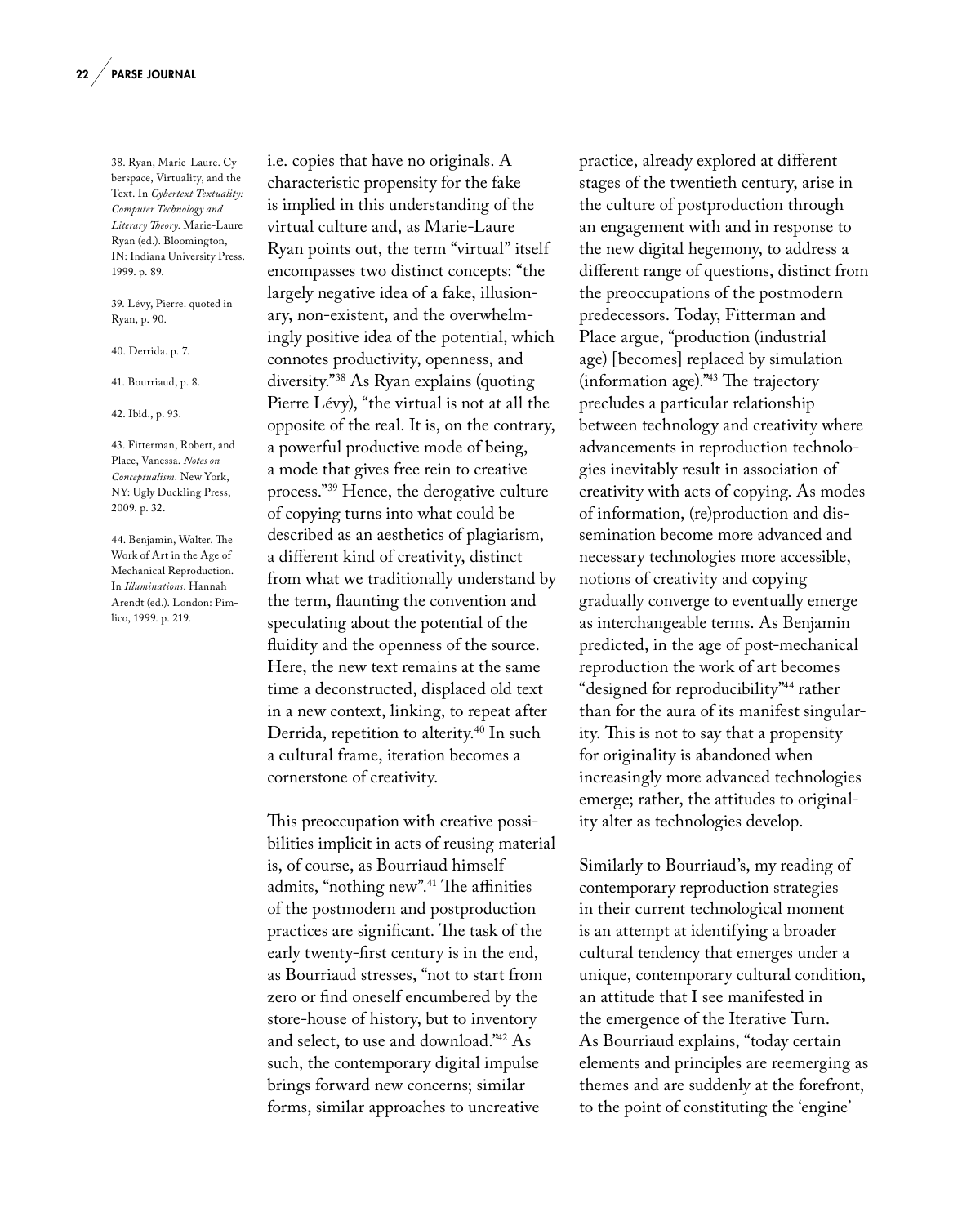of new aesthetic practice."45 The same sense of contemporary culture that relies on iterative gestures evoked in Home's trajectory manifests itself clearly in Bourriaud's postproduction thinking. The aesthetic paradigms of both Home's plagiarist culture and Bourriaud's postproduction condition presuppose a dominance of inherently derivative practices, relying on repurposing and recycling of the abundance of available material proliferating and constantly generated online, a dynamic that infuences habits of cultural production and consumption also outside of the immediate confnes of the Web and strictly technology-oriented contexts.

This is a key assumption, indicative of a particular thinking about technology that informs the dynamic of the Iterative Turn. If contemporary reading and writing habits develop as a result of the ubiquity of digital environments that transform and infuence our behaviours also outside of the digital sphere, then acts of creativity today can be conceived of as a manifestation of the Heideggerian "essence of technology" and not of the technology itself. This is a distinction which informs Heidegger's inquiry in "The Question Concerning" Technology"—not a question of technology per se, but of what Heidegger refers to as *Wesen*, the essence of technology: "by no means anything technological."46 "Technology", Heidegger explains, "is not equivalent to the essence of technology […] the essence of a thing is considered to be *what* the thing is."47 In line with Heidegger's thinking, it is the changing understanding of the very conception of technology, of what technology is, rather than simply of the

changes in the apparatus of technology that should be seen as a trigger for a shift in aesthetic attitudes in their respective cultural moments. As Žižek puts it, the "essence of technology" does not designate a complex network of machines and activities; rather it is a manifestation of a particular attitude towards reality; "technology", Žižek comments, "is the way reality discloses itself to us in contemporary times."48 Today, then, we operate by means of a Heideggerian essence of technology, which, as a dominant attitude, "structures the way we relate to reality".49

The problem for Heidegger is not the existence of technology—or its manifestation in a variety of forms it assumes—but rather a propensity for and orientation towards technology and technological thinking, a certain technological imagination that fnds its manifestations in an aesthetic project. The framework within which contemporary iterative practices are best considered, I suggest, should be based on this concept of technology as an essence rather than simply viewed as a response to changes in technology themselves. Of course, the technological developments and thinking about technology that Heidegger posits are inherently interdependent. It is impossible to speak of the essence of technology without considering technology in instrumental terms, while any manifestation of technological progress is contingent on the conceptualisation of the essence of technology:

*because the essence of technology is nothing technological, essential refection upon technology and decisive confrontation with it must happen in* 

### 45. Bourriaud, p. 9.

46. Heidegger, Martin. The Question Concerning Technology. In *Te Question Concerning Technology and Other Essays.* Trans. William Lovitt. New York, NY: Garland Publishing. 1977. p. 4.

47. Heidegger, p. 3.

48. Žižek, Slavoy. *Event: Philosophy in Transit.* London: Penguin Books. 2014. p. 31.

49. Žižek, p. 31.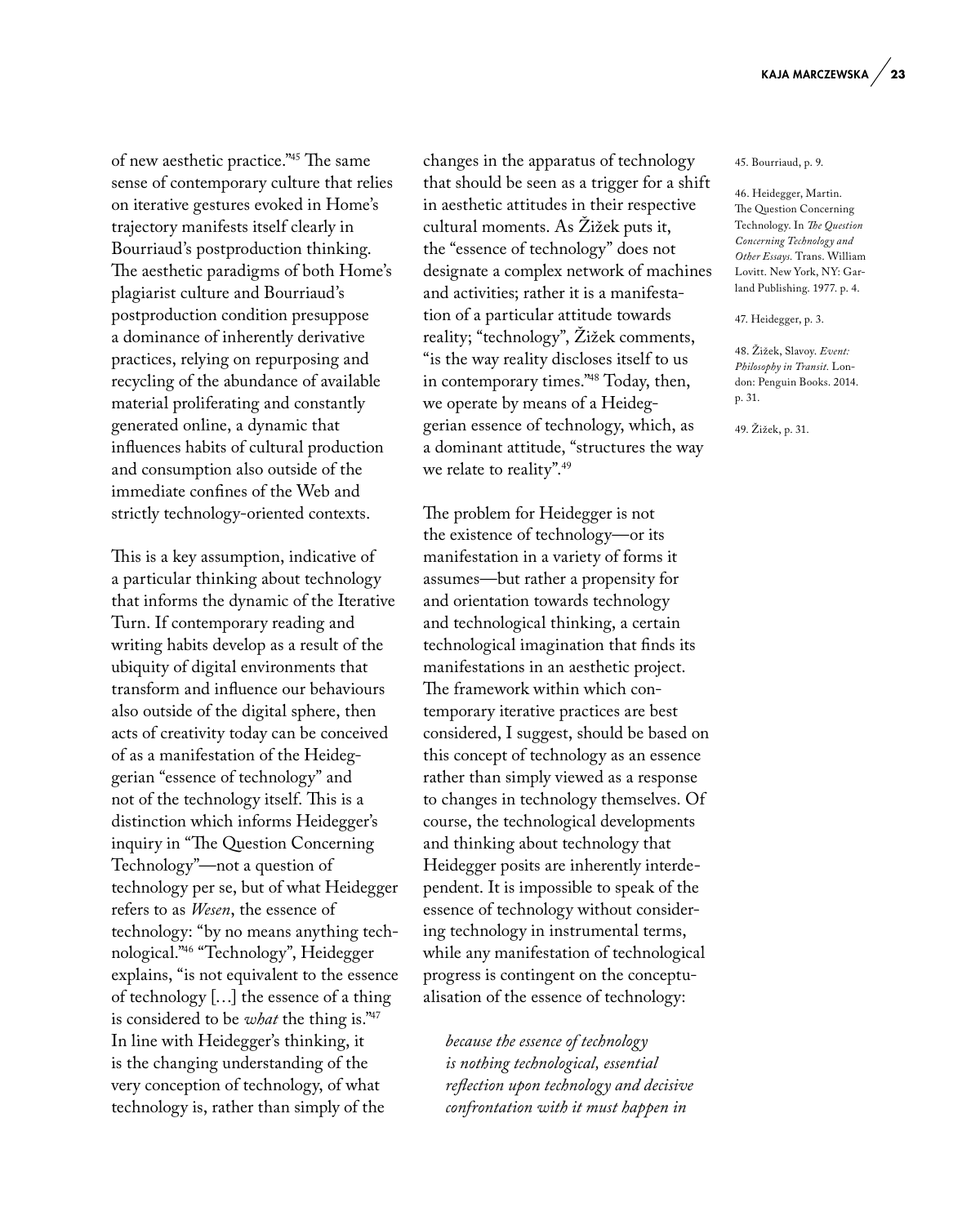*a realm that is, on the one hand, akin to the essence of technology and, on the other, fundamentally diferent from it.50*

"Such a realm", Heidegger suggests, "is art".51 In order to think about creativity in the contemporary postproduction moment, a model of technological thinking is required that goes beyond the restricted defnitions of technology viewed in purely instrumental terms. The notion of the essence of technology invites a broader, more adaptable and comprehensive approach to conceptualising the nature and role of technology today. Technology as essence cannot be defned as a specifc machine or a tool, but rather should be seen as a more general concept of making, inclusive of processes of artistic production. As Heidegger puts it,

*if we speak of the "essence of a house" and the "essence of a state," we do not mean a generic type; rather we mean the ways in which house and state hold sway, administer themselves, develop and decay—the way in which they "essence" [Wesen].52*

If we speak of an essence of digital technology, it is not the specifc applications, devices, or Internet browsers that we address—not the platform which LaBeouf might have used to create his works—but a broader attitude towards the ways in which we engage with the means of information production and dissemination in an environment in which all of these technologies infuence creative practices.

This is a trajectory that has its roots in what can be described as Heidegger's taxonomy of technology. Heidegger draws a distinction between modern technology and its traditional equivalent. While, for Heidegger, the modern technology restricts the defnition of the technological to that which is purely instrumental, the traditional technology, or *technē*, typically encompasses manifestations of skill, art, or craft. *Technē* is a category used to denote both the creative and the instrumental practice; it is, Heidegger writes, "the name not only for the

activities and skills of the craftsman, but also for the arts of the mind and the fne arts. *Technē* belongs to […] *poiēsis*; it is something poietic."53 It is in the afnities between *technē* and technology that the nature of the essence of technology resides. *Technē* is both technology and *poiēsis*, *technē* as a cultural technique perhaps, where technology assumes a sense of a method of the arts, turning itself into an aesthetic tool. It is a matter of a certain orientation towards technology as a wide-ranging cultural attitude. It involves an extensive engagement with processes of making and producing and is not a manifestation of a singular machine or tool.

What is of particular signifcance to my argument here is the possibility aforded by thinking about technology as essence to explore the dynamic of alterity, subversion, and change, implicit in the logic of the Iterative Turn. *Technē*, unlike modern technology, is inherently non-instrumental; the essence of technology is a matter of constant change. As Heidegger argues, the world is set in place (*gestellt*), and the modern technology as a tool and a means to an end, is what Heidegger describes as an Enframing (*Gestell*). While Enframing is characterised by an attempt at regulating, securing, using technology as a means of setting in place, the emphasis of *technē* is on engaging with technology in non-instrumental terms, on unsecuring and unsettling the familiar categories and paradigms. The use of technology that informs contemporary aesthetic practice should be seen as the essence of *techne*<sup>*r*</sup> rather than of technology per se. The engagement with technology that informs iterative creative practices can be considered as a response to an ever-increasing technological move towards Enframing, a response to an efort to regulate the arts, to secure the *technē* in purely instrumental terms. The aesthetic premise of iterative creative acts stems from, I suggest, the possibilities of thinking about technology and creativity as *technē*, where creative process emerges as a result of unsecuring and unsettling the familiar, dominant categories. While Heidegger sees Enframing as the essence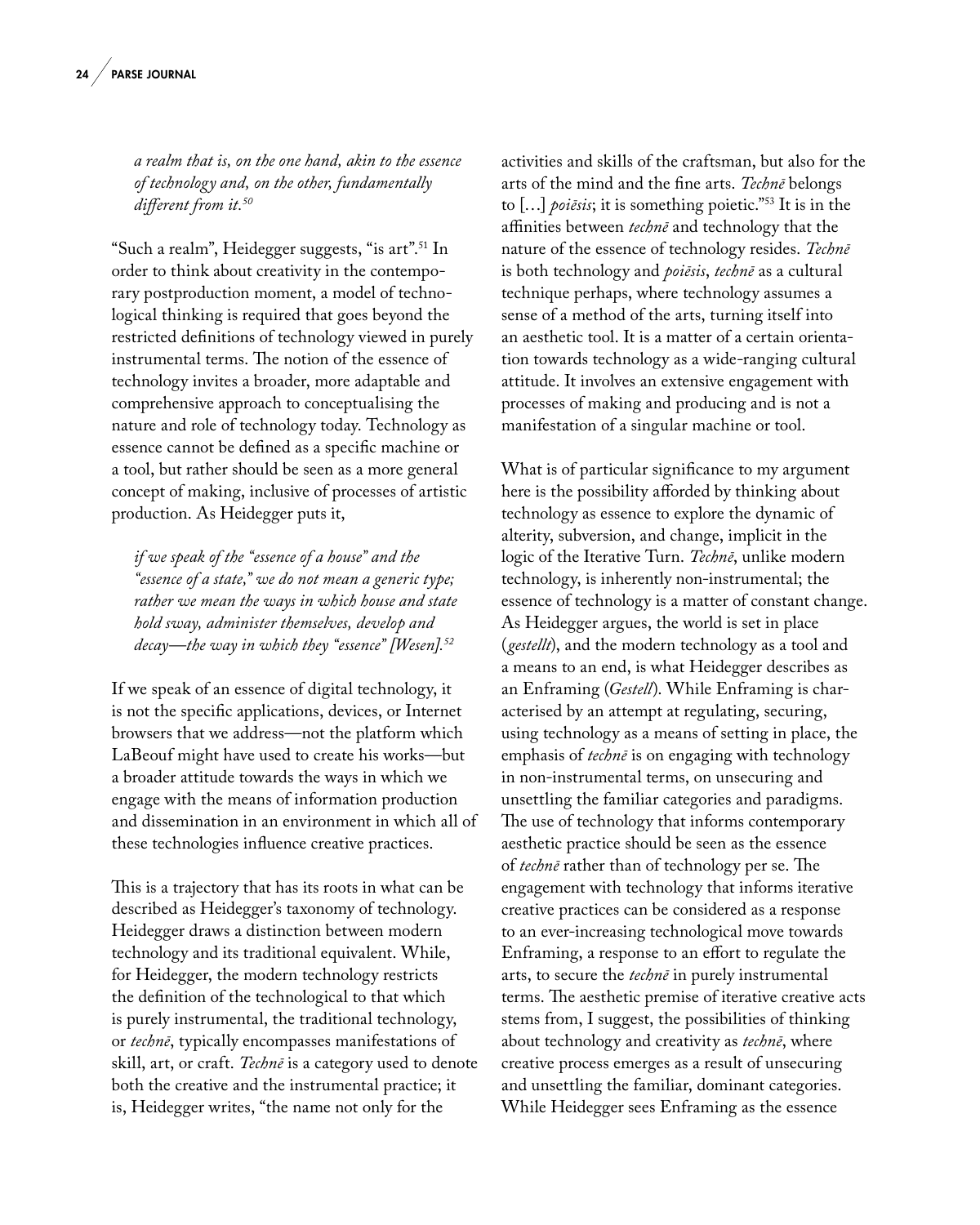of modern technology, I suggest that turning towards *technē*, with allowances for digital thinking, offers a more accurate framework for the contemporary context. As such, the creative thinking at the contemporary postproduction moment should be seen as governed by the essence of technology (*Wessen*) rather than by its Enframing (*Gestell*). In this approach, any act of digital reproducibility, assumes an aesthetic rather than instrumental function. It becomes an end in itself, governed by its own logic of iteration rather than by the rules of techno-deterministic pragmatism. The iterative aesthetic, with its subversive take on mechanisms of technology, becomes a space where the possibilities of *technē* as a universal creative paradigm are recognised and realised.

Such understanding of the essence of technology as a fexible and fuid category, as a cultural state that is coming to presence,54 is inscribed into my notion of the Iterative Turn. Thinking about the contemporary change in technology emerging in the postproduction moment as "a turn" allows for an acknowledgement of a certain sense of continuity in conceptualising practices of appropriation in the variety of their historical guises, always informed by the essence of technology, and changing as a result of shifting conceptions of technology in their respective cultural moments. A turn does not imply a break away from the older models of technology or creative practice—Home's plagiarism, for example, develops from rather than rejects the postmodern and modernist projects but as an unsettling process that has generative qualities at the same time, as a Heideggerian "turning". Heidegger speaks of a turning as that which comes to pass within Enframing. As Heidegger writes, "if a change in Being—i.e., now, in the coming to presence of Enframing—comes to pass, than this in no way means that technology […] will be done away with."55 A change in the coming to presence of a new aesthetic paradigm in no way means that earlier creative models will be done away with. Rather, the coming to presence of a new conception of technology is characteristically driven by what Heidegger describes as the "change of its destining".<sup>56</sup> The change, as a turn, or turning, manifests itself "out of the arrival of another destining".57 A change in the Enframing, in the technological apparatus, a development of new technological possibilities, i.e. the ubiquity of the digital tools and methods, results in a turning not just in the technology itself, but in the essence of technology, in its conception and the attitudes towards an

50. Heidegger, p. 35.

51. Ibid.

52. Ibid., p. 30.

53. Ibid., p. 13.

54. In his translation of "The Question Concerning Technology" William Lovitt renders the noun *Wesen* as both "essence" and "coming to presence", with the latter translation of particular prominence in Heidegger's essay "The Turning". See Martin Heidegger. The Turning. In *The Question Concerning Technology and Other Essays.* Trans. William Lovitt. New York, NY, and London: Garland Publishing. 1977. p. 35, n. 1.

55. Heidegger, The Turning, p. 38.

56. Ibid., p. 39.

57. Ibid.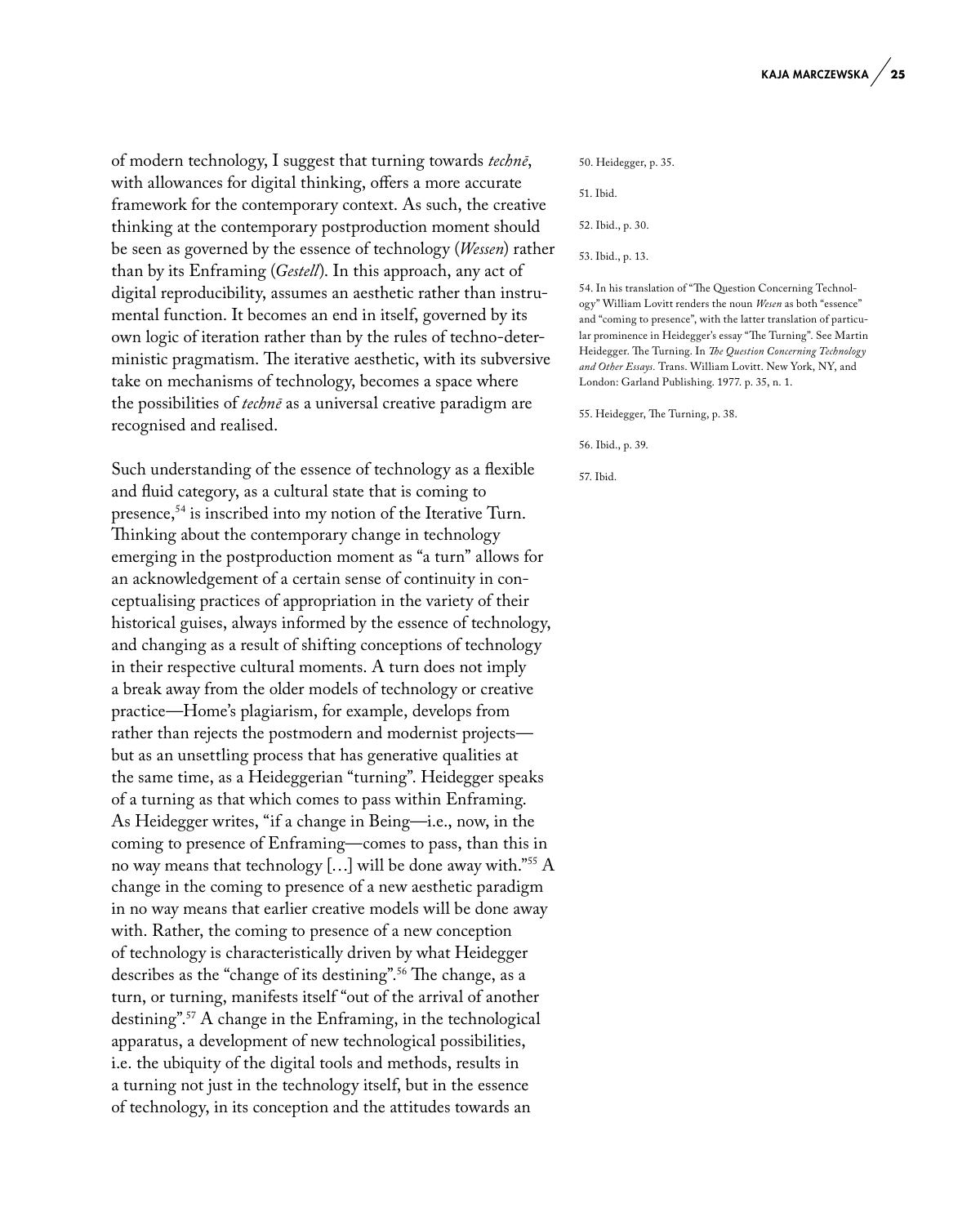altered technological reality that emerge as a result. In the turning, "everything is reversed", but nevertheless it is "not a change of standpoint".58 Rather, it is a change conceived of as a turning point $59$ that allows for a shift in established paradigms in response to the change in the conception of technology. The turning, then, emerges from a pattern of discontinuities with what comes before it—appropriating in postproduction moment difers from the related modernist and postmodern acts but the conception of technology and the related aesthetic that emerge as a result of the turning are interpretable from within and through a relationship to earlier projects and concerns.

Hence, what is manifested in the contemporary postproduction turn towards digital technology and iteration is a transformation in the attitudes towards forms of knowing (and *technē*, as Heidegger explained, is linked with the word *epistēmē*—"both words are names for knowing in the widest sense").<sup>60</sup> "Such knowing", Heidegger suggests, "provides an opening up. As an opening up it is revealing",  $61$ indicative of epistemologies of contemporary aesthetics, revealing shifting paradigms of creative thinking and alternative approaches to originality that emerge at the backdrop of such a conceptual framework. For Heidegger, technology is a way of revealing (*das Entreben*) of that which it brings forth, i.e. letting a thing disclose itself rather than simply producing or manufacturing an object in purely instrumental terms. '"What is instrumental in *technē*", Heidegger writes, "does not lie at all in making and manipulating nor in the using of means, but rather in the aforementioned revealing. It is as revealing, and not as manufacturing that *technē* is bringing forth."62 Creative acts such as LaBeouf's, overtly reliant on repurposed material, are a manifestation of such an assumption, openly disclosing themselves, their methods and sources to draw attention to their distinctive aesthetics, to alternative models of thinking about creativity today. It is not the manipulation of sources, making by means of remaking, that is at the core of iterative creative

work, but rather the revealing of the making as remaking. Conceptualised as such, contemporary uncreative works should not be considered instances of plagiarism or copyright infringement but are better described as iterative acts and an expression of the contemporary Iterative Turn. Iteration as it manifests itself at the postproduction moment can be seen as an expression of what Bourriaud describes as a "confguration of knowledge, which is characterised by the invention of paths through culture."63 Here Heideggerian thinking and Bourriaud's project converge to form a notion of an Iterative Turn that is indicative of shifting aesthetic attitudes and emergent means of conceptualising them.

Understood as such, the notion of iteration serves as a broad and fexible concept akin to, or perhaps itself a manifestation of, the Heideggerian essence, an essence of making by means of transgressing the familiar notions of authorship and creativity that turns into a creative act, one that is revealing of the paradigms of creativity constructed by iterative means. Hence, iteration should be considered as a category particularly relevant to describing the dynamic of technological and aesthetic turns, where a change, a shift in tools, practices, and attitudes, involves both a move away from the earlier paradigms and a repetition of the earlier paradigms at the same time.<sup>64</sup> Hence, each turn, regardless of the cultural condition that defnes it, is always an iterative process, repeating and altering earlier aesthetic models and systems of thought in a chain of constant change of charged diferences.

The contemporary turn should be seen, I suggest, as iterative in such a broad sense. It should be understood as evocative of the modernist and postmodernist commitment to repetition associated with a certain propensity for technological change as an aesthetic dominant. At the same time, this current Iterative Turn is a turn towards iteration as a creative method and form that defnes the cultural and aesthetic dynamics today. As a response to the postproduction condition, iteration, or the essence of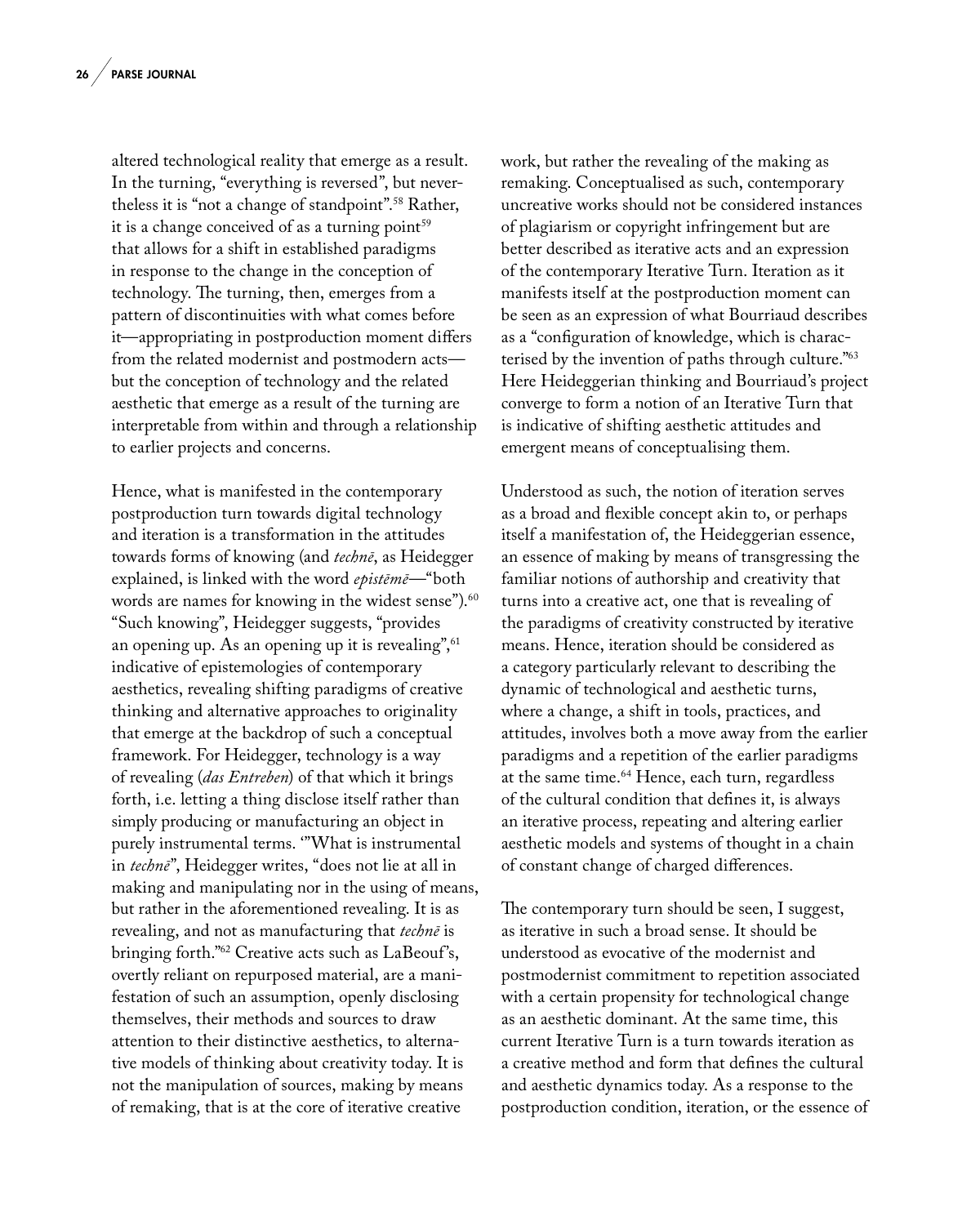iteration, perhaps—a general attitude towards re-appropriating earlier paradigms of aesthetic thinking for a cultural moment—translates into specifc forms of expression that assume repetition as a model of creativity. Here the principles of an iterative turn in general, and of a turn towards iteration triggered by the current cultural moment converge at the Iterative Turn. In Heideggerian terms, the contemporary Iterative Turn combines an essence of iteration and an Enframing of iteration at the same time, or, as Derrida would have it, an example of iteration in general—a condition of iterability—and a singular iteration in itself. Seen as such, iteration should be considered both a method of creative practice and a historical category of aesthetics. The contemporary turn emerges as a result of a confation of the two models, always intertwined in the contemporary iterative thinking, where the condition of iterability as an attitude to creative practice, fnds its momentum and a manifestation in related iterative forms. Seen as such, iterability turns into a law of not only repetition itself but of postproduction creativity more broadly. While the possibility of a repetition of a particular creative form or mode of expression is always a probability, it is the specifc context of the postproduction moment that creates a condition for the Iterative Turn to manifest itself most explicitly. That is to say, iteration as a creative paradigm reveals itself in the mode of revealing that is most suited to it.

At the Iterative Turn, the function of reproduction technologies is not simply a matter of technological reproducibility as a means to an end, but rather an end in itself. At the Iterative Turn, an act appropriating already authored content turns into an expression of iterative thinking. Today, it is not simply an aestheticisation of technology or technologisation of aesthetics that are at stake. The ubiquity of contemporary digitalisation means that distinctions between the technological in the instrumental sense and the digital aesthetics are increasingly impossible to draw, with digital technology assuming a role of all-encompassing digital culture. It is in such a context that the Iterative Turn emerges, a moment in which both technology and aesthetics are at a turning point, turning away

58. Heidegger, Martin. Letter on Humanism. In *Martin Heidegger: Basic Writings.* Trans. F.A Capuzzi and J. Glenn Gray. D.F. Krell (ed.). London: Routledge. 1993. pp. 231-232.

59. My description of change as a turning point is a reference to Heidegger's statement in his letter to William J. Richardson which, in the German original, reads: "Das Denken der Kehre ist eine Wendung in meinem Denken." The notion of "die Kehre" mentioned here has been varyingly translated as 'a turn,' 'a turning,' or 'a reversal,' and the statement itself has been translated with references to a 'turning point' and 'change." William J. Richardson translates the statement as: "The thinking of the reversal is a change in my thought." Reprinted as Preface to *Heidegger: Trough Phenomenology to Tought*. William J. Richardson. New York, NY: Fordham University Press. 2003. p. xviii. In contrast, Emad Parvis's translation reads: "The thinking of the turning is a turning point in my thinking." In *On the Way to Heidegger's Contribution to Philosophy.* Emad Parvis. Maddison, WI: University of Wisconsin Press. 2007. p. 111. See note 41, p. 214 on Parvis's comment on his translation.

60. Heidegger, The Question, p. 5.

61. Ibid.

62. Ibid., p. 6.

63. Bourriaud, p. 19.

64. The same iterative logic is implied in my conflation of Heidegger and Derrida's terms and the relationship between Heidegger and Derrida's thought. Derrida's could be described as an iteration of Heidegger's philosophy, as its altered repetition. This association with Heidegger is one that Derrida makes explicit himself. See Jacques Derrida. *Positions*. Trans. Alan Bass. Chicago, IL: Chicago University Press. 1981. pp. 52-54. Derrida's wider philosophical project is, in fact, an iterative one. It is governed by what Spivak describes as "the notion of the joyful yet laborious strategy of rewriting the old language […] Derrida acknowledges that the desire of deconstruction may itself become a desire to reappropriate the text actively through mastery, to show the text what it 'does not know'." See Gayatri Chakravorty Spivak, Translator's Preface to Jacques Derrida. Of Grammatology. Baltimore, MD, and London: The John Hopkins University Press. 1997. pp. xx, lxxvii. Derrida's work is within and without the work of Heidegger, and his other predecessors more broadly; it repeats it by means of alterity, it reverses it without rejecting it, ofering a framework particularly useful for thinking about the Iterative Turn and my attempt to question the familiar terms of creativity, originality, and authorship.